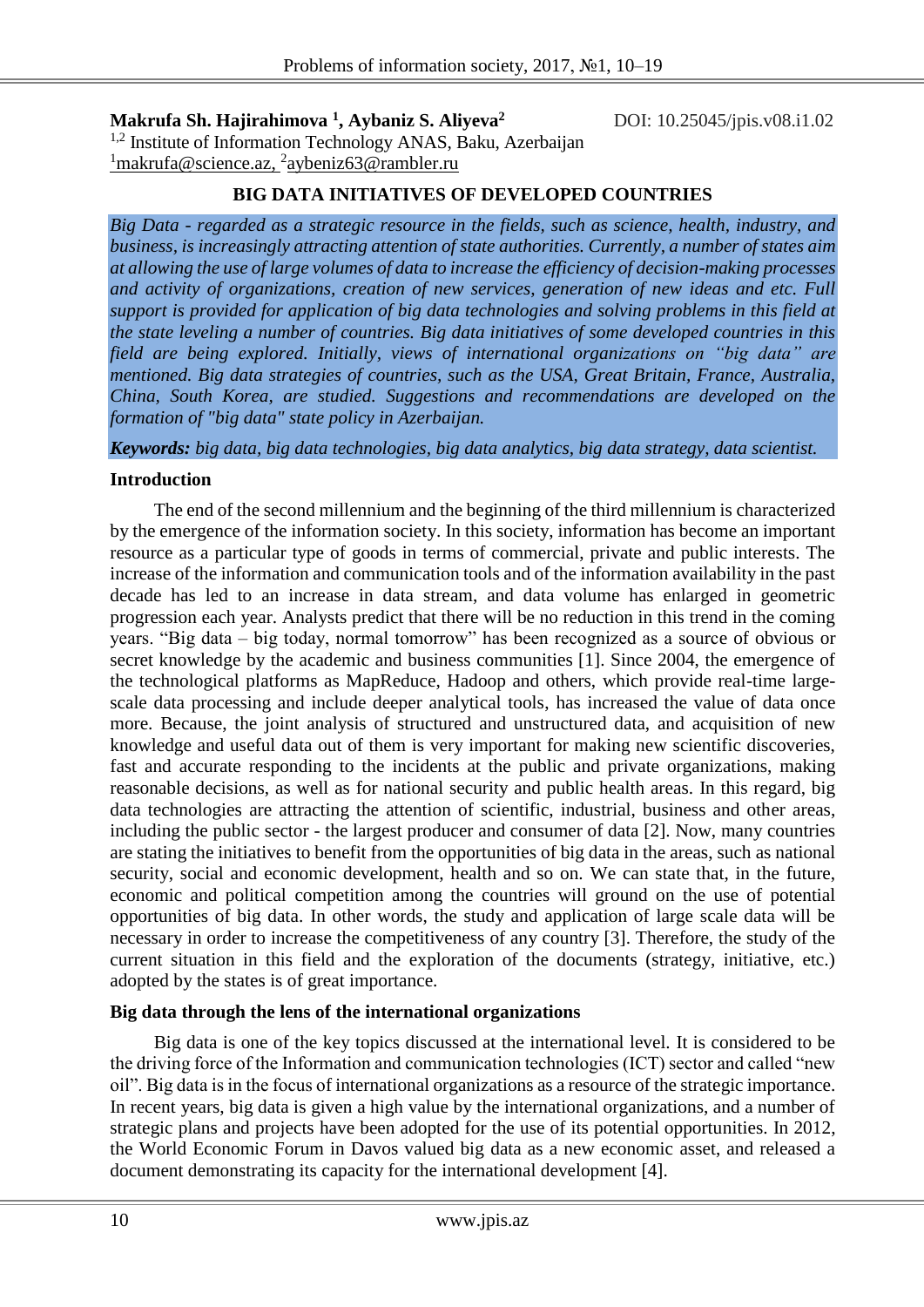Taking into account the technological development in the world and the volume and diversity of information rapidly growing in real time, in 2009, the United Nations initiated "Global Pulse". The initiative is a concept designed to take advantage of big data opportunities to maintain global and sustainable development, to eliminate poverty and crisis, to raise the living standards and humanitarian activity [2, 5]. The initiative aimed at realizing the use of digital information sources, data high-speed collection and analysis technologies by the real-time decision-making bodies in order to better understand the factors affecting the formation of the vulnerable segments of population and to discover anomalies, trends and events [6]. The key issues of "Global Pulse" include: the study of innovative methods and techniques for real-time data analysis; the integration of free and open source software source technological tools for real-time data analysis and exchange of hypotheses; the development of national "Pulse Lab" global network in the country. "Putting people's voices at the development center by using big data analytics", "Data visualization and interactive mapping to support response to disease outbreak", and more than 45 similar projects have been planned to be executed within the framework of the initiative.

The report Exploring data-driven innovation as a new source of growth presented in October 2012 by the Committee for Information, Computer and Communications Policy (OECD), which mainly focuses on the representative democracy and free-market economy, surveys the potential role of data and data analysis for the formation of knowledge-based capital that is capable to stimulate the sustainable development of innovation, economy and society, and to contribute to significantly competitive supremacy [7]. The report presents the potential value of using data as a source for increasing the productivity of innovations and labor in the areas such as online advertising, public administration, healthcare, public utilities, logistics and transport.

In December 2013, by the European Commission adopted the largest research and innovation program "Horizon 2020" of the European Union (EU). About 80 billion Euros of funds is planned to be allocated for the implementation of this program, which is aimed at ensuring global competitiveness of Europe. The program defines research and innovation strategy for the successful implementation of excellent science, industrial leadership and societal challenges, including big data economy. The program allocates 120 million Euros for big data related to the study and application industry within the framework of the document. The main objective of the program is to accelerate scientific discoveries and innovations in areas such as healthcare, energy, transport, climate change, agriculture, security, management and etc. through big data and to achieve the development of the European economy manageable through data. The program is mainly targeted to maintain and develop the leading position of the EU in electronics, computing, robotics and network technologies. One of the main focuses of the program is the development and use of language technologies [8].

Within the framework of "Horizon 2020" program, more than 87 projects, including So Big Data Research Infrastructure, Education for Data Intensive Science to Open New Science Frontiers, High Performance Computing (HPC) and Big Storage: Storage-based Convergence between HPC and Cloud to handle Big Data and others have been adopted [9]. The grant Big Data Europe prepared within the program aims at accelerating the use of big data technologies in the areas, such as healthcare, agriculture, energy, climate change, social sciences, and security, in other words, developing and introducing an architecture of the infrastructure that meets the requirements of the multilingual data sets, data analytics and visualization [10].

The funding of 3.8 million Euros is allocated to the execution of the project Big Storage: Storage-based Convergence between HPC and Cloud to handle Big Data within the framework of "Horizon 2020". The main objective of this project is to conduct theoretical and fundamental studies and to improve complex infrastructure and software packages. The project is supposed to play an important role in developing researchers and planners in the international context [9, 11].

iKnow (Interconnect Knowledge) project adopted by the European Commission in September 2009 is aimed at deepening the researches in Europe. The EU's studies conducted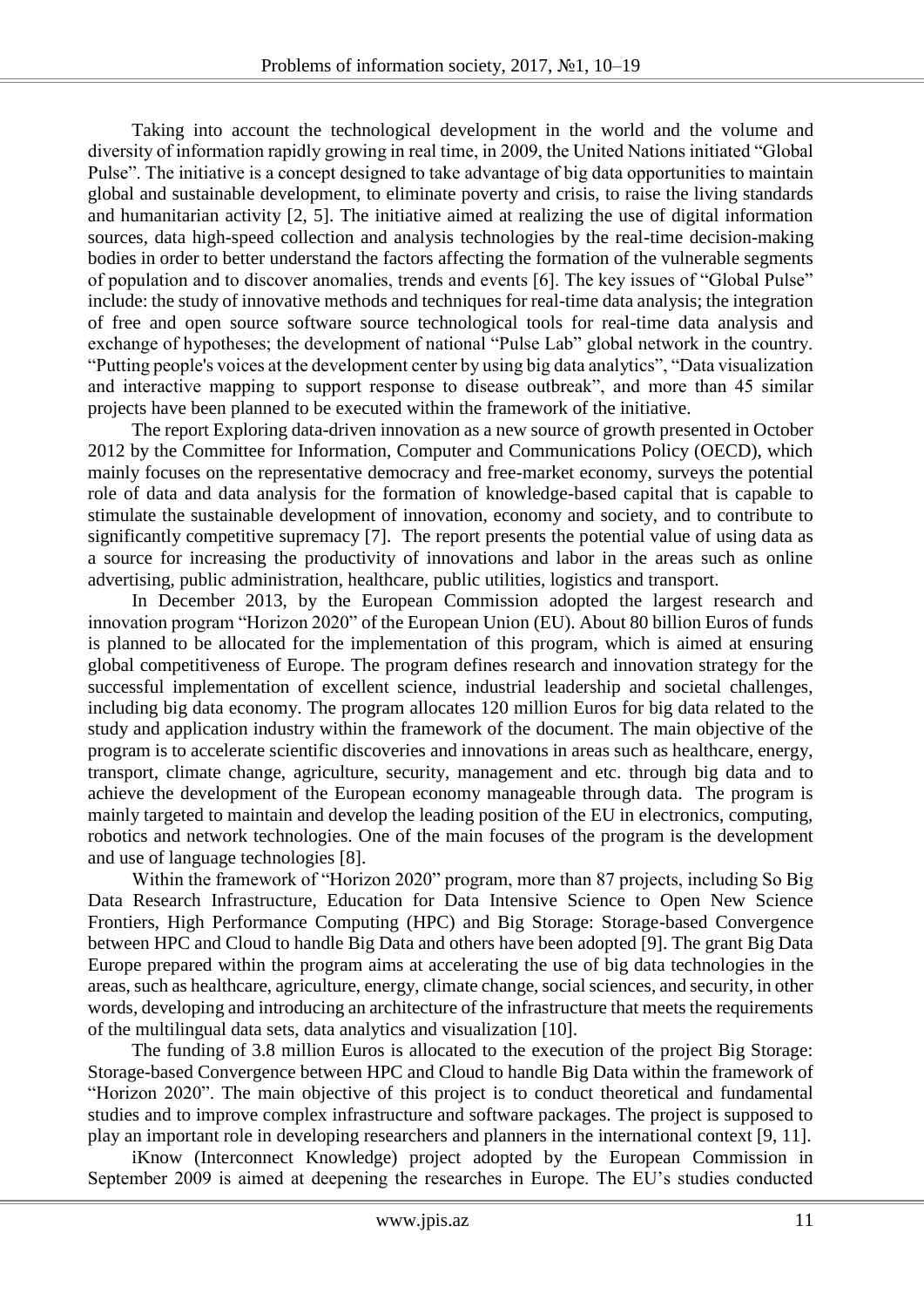within the framework of this project related to earthquakes, tsunami, terrorism, network and global crises is based on big data opportunities [12].

The World Bank also widely studies the big data opportunities and considers the use of these resources in many areas, such as increasing the efficiency of contributions and coordination, improving the transparency and social responsibility [13].

# **Big data in the policy of the world countries**

Along with the international organizations, Big data have attracted the attention of many developed countries of the world. The first initiative in this field has been put forward by the United States. Later, several Western countries, including Australia, China, Japan and others, have estimated big data as a strategic resource as oil, besides, the great importance is given to the problems in this area and numerous relevant documents have been adopted.

*Big Data initiative of the US.* Big data has already shifted from the research and development phase to the implementation phase in the US. The US President Administration announced Big Data Research and Development Initiative in March 2012 [14]. The Initiative intended to hold complex events (conferences, forums, etc.) for the use of big data technology in the key areas of the US government policy and developing projects. In addition, 200 million USD was allocated to the relevant government agencies in order to organize and analyze large volumes of digital data. In general, the document assumes the development of 84 projects [15].

The initiative gears towards improving the new infrastructure and research methodology of the data, and fostering the competences to use them for scientific discoveries. The White House intends to use BD for the following purposes:

- developing technologies necessary for collection, storage, protection, management, analysis and share of large-scale data;

- accelerating scientific discoveries in the field of science and engineering (technology), strengthening national security, and mastering this technology to radically change education and training;

- enhancing the identification of new talents and the training of specialists for the development and use of big data technologies. The project is designed to train data scientists and engineers, in particular, analysts with high capacity in the field of data extraction from texts in any language.

According to the document, the data is to be applied in the following areas: healthcare and social protection of the population, environment and sustainable development, responding to emergencies, manufacturing, robotics and intelligent systems, cyberspace security, transport and energy, education and development areas of human resources.

To take the maximum advantage of the opportunities created by Big Data and to make efficient use of their potential, the state, industry, research institutions and non-profit organizations should act jointly for the implementation of this initiative.

As a part of the initiative, the National Science Foundation has allocated 10 million USD for the project "Expeditions in Computing" planned to be implemented at Californian universities within 5 years. The project is designed for the integration of three different approaches as machine learning, cloud computing and crowd sourcing for the data research - transformation of data into information [14, 16].

Within the framework of Big data initiation, the Ministry of Energy has allocated the funding of 25 million USD to the Institute of Scalable Data Management, Analysis and Visualization (SDAV) for the implementation of the project Scientific Discovery Through Advanced Computing. Under the leadership of the Lawrence Berkeley National Laboratory of the Ministry of Energy the Institute of SDAV involves the use of 6 national laboratories and the practice of 7 universities for the preparation or development of new tools to assist the researchers in data management and visualization in supercomputers [15, 17].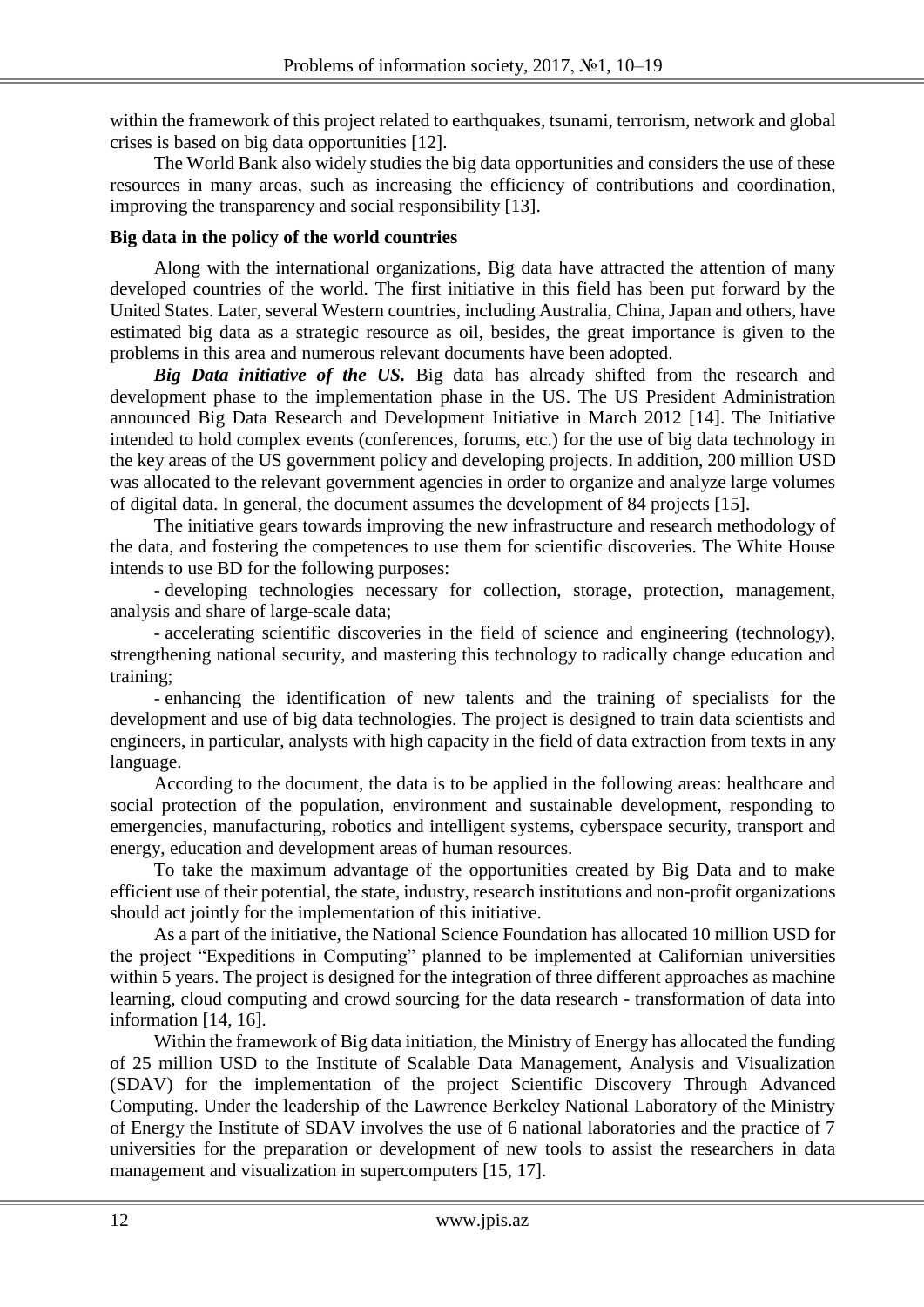"The Defense Advanced Research Projects Agency" (DARPA) has already started XDATA program to develop available computing technology and software tools for large-scale data analysis. The program focuses on the key issues as the expansion of scaling algorithms for data processing and the development of effective human-computer interaction tools accelerating the visualization for different purposes [15.18].

*Big Data strategy of Australia.*In recent years, Australian state authorities have evaluated data as a national value. Data analysis with the introduction of new technologies is believed to be contributive both for the Australian government and the Australian people. Big data have become an indispensable factor in the government policy making, the introduction of new services, and in creating opportunities for innovation.

In 2013, the Australian government adopted Australian Public Service Big Data strategy [19]. The strategy involves the projects to realize the reforms in the public service sector and to provide more effective public policy and information security of the citizens' by using capacity of large-scaled data. The main objective here is increasing the efficiency of services provided in the public sector and positioning Australia among the leading countries of the world for the use of data analysis in the field of collaboration and innovation [19].The concept aims at the expansion of services, opportunities for new services and business partnership, improved political development and data privacy, as well as benefiting from the government support for investing in ICT sector. The development of the strategy was initially specified in the Australian Public Service Information Communication Technology Strategy 2012-2015. The main point of this conceptual document is generally defined as follows: providing better services by improving services and raising their quality; improvement of the efficiency of the governmental activity through the optimal investment and the expansion of innovation; direct participation in generating knowledge and effective cooperation. In addition, two other projects are proposed in the strategy: 1) Development of a register of information assets; 2) Monitoring of the technical development in big data analysis [19,20].

Solution of these issues depends on the efficient and effective use and analysis of data following six sub-principles, which are:

- database (which is common for all) is a national wealth;
- privacy of the project;
- data completeness and transparency of the processes;
- distribution of gained experiences, resources and capabilities;
- cooperation between industry and research institutions;
- increasing public data.

Currently, the Australian Customs and Border Protection Service is taking advantage of the opportunities of big data in the identification of the suspects [21].

*Big data policy of Great Britaini***.** Great Britain is a potential country to turn big data revolution into one of the main events of the 21st century. Hence, this country has world-class business sectors such as aerospace, automotive, agro-technology, healthcare, media, telecommunications and others. It has huge opportunities in human resources, infrastructure and data, and the highest share in the field of the high performance computing systems in the world. It is also a world leader in data science and computer science. Special attention is paid to the development of e-infrastructure here. High performance computing, cloud computing and other modern technologies ensuring solution of very complicated and time consuming issues are the basis of e-infrastructure in Great Britain. The government allocated an investment of 158 million sterling for HPC resources in 2011 and 375 million sterling in 2012 [22].

Great Britain holds a leading position in the world for open data. Since 2010, data.gov.uk has generated more than 10,000 data sets. The world's first Open Data Institute was also established here [23].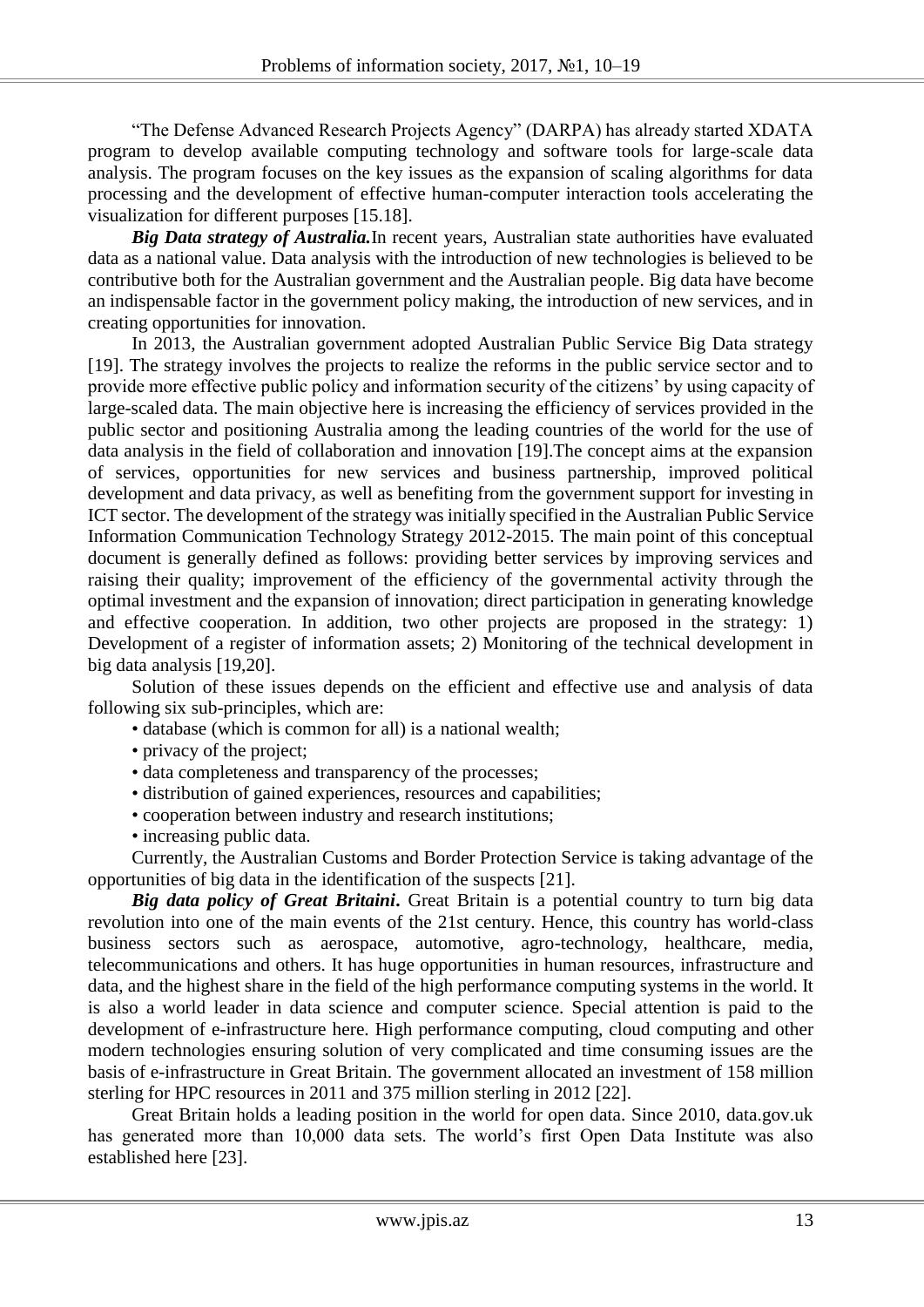In order to improve the quality of services provided in Great Britain ,in October 2012, Data Service was established by the financial support of the Economic and Social Research Council (ESRC). Data Service is a national service providing sociologists, researchers and practitioners with the access to census data, social and economic data sets funded by the state. The service combines the elements of Economic and Social Data Service established by ESRC, Secure Data Service, Census.ac.uk web-site, including the Census Programme [24]. In October 2013, additional financial support was given to Data Service by the UK government departments and other authorities for the coordination of Administrative Data Research Network (ADRN), which provides access to administrative data [20, 25]. ADRN is considered to be one of the stages of big data network of ESRC, and its main function, is to ensure researchers, teachers, students, local politicians, philanthropists, and business owners with "high quality social and economic data". The government of Great Britain allocated 64 million pounds of funding for data network of ESRC to optimize the data as a resource. Various large-scale data collected by the government departments, enterprises and organizations is an important resource that can be used for the research institutions, organizations and for whole community [25].

Big Data, which has the potential to change every business sector and field of science, is one of eight major technologies (big data and energy-efficient computing, satellites and space spatial programs, robotics and autonomous systems, synthetic biology, regenerative medicine, agrarian science, most advanced materials and nanotechnology, energy and its maintenance) of Great Britain. In 2012, the government invested 189 million pounds to data centers and energy-efficient computing to solve big data issues [22, 23, 26].

In June 2013, the British government adopted the Industrial Strategy: government and industry in the partnership (Information Economy Strategy) aimed at developing information economy. The strategy emphasizes the huge potential of big data to change all sectors of the economy, and shows the importance of e-infrastructure and scientific data to take advantage of large-scaled data. The strategy also ensures more effective use of information technology and data and provides the citizens to benefit from the digital century [23, 27]. In October 2013, as a continuation of the mentioned strategy, the government adopted the strategy Seizing the opportunity of data: A strategy for UK data Capability [22, 28]. The strategy developed with the cooperation of industry and scientific community aimed at making the UK a world leader for the use of useful information, which is extracted from data, by the citizens, business and academic circles, including public and private sectors. The strategy includes the following aspects [22, 28]:

- Human Capital: specialized workforce and data confident citizens;

- Available tools and infrastructure for data storage and analysis;

- Data as an enabling factor: accessibility and sharing opportunity of relevant data by consumers, business and scientific community.

To this end, the strategy is designed to take measures, such as capacity building in the business, academic and public sector; strengthening the skills targeted at schools, universities and the further education; supporting the capacity of Research and Development (R&D) data in Great Britain.

*Big data plan of France.* France is an industrial country, where business, scientific inventions and entrepreneurship have developed. The smart and network technologies, software, cloud computing, big data and information security systems and so on are considered a priority in France. In this country, data have become the new economic asset of the government, enterprises, regions and cities. Since 2011, the government provided access to the public data [29].

The country pays special attention to the development of the digital economy. To this end, in February 2013, the French government adopted a plan "Digital Roadmap". The plan involved the implementation of seven project, including Big data. Within the framework of the "Programme of Investments for the Future", an investment of 11.5 million Euros has been allocated to the plan [30]. The plan incorporates three main areas: 1) capacity building of the digital economy for the younger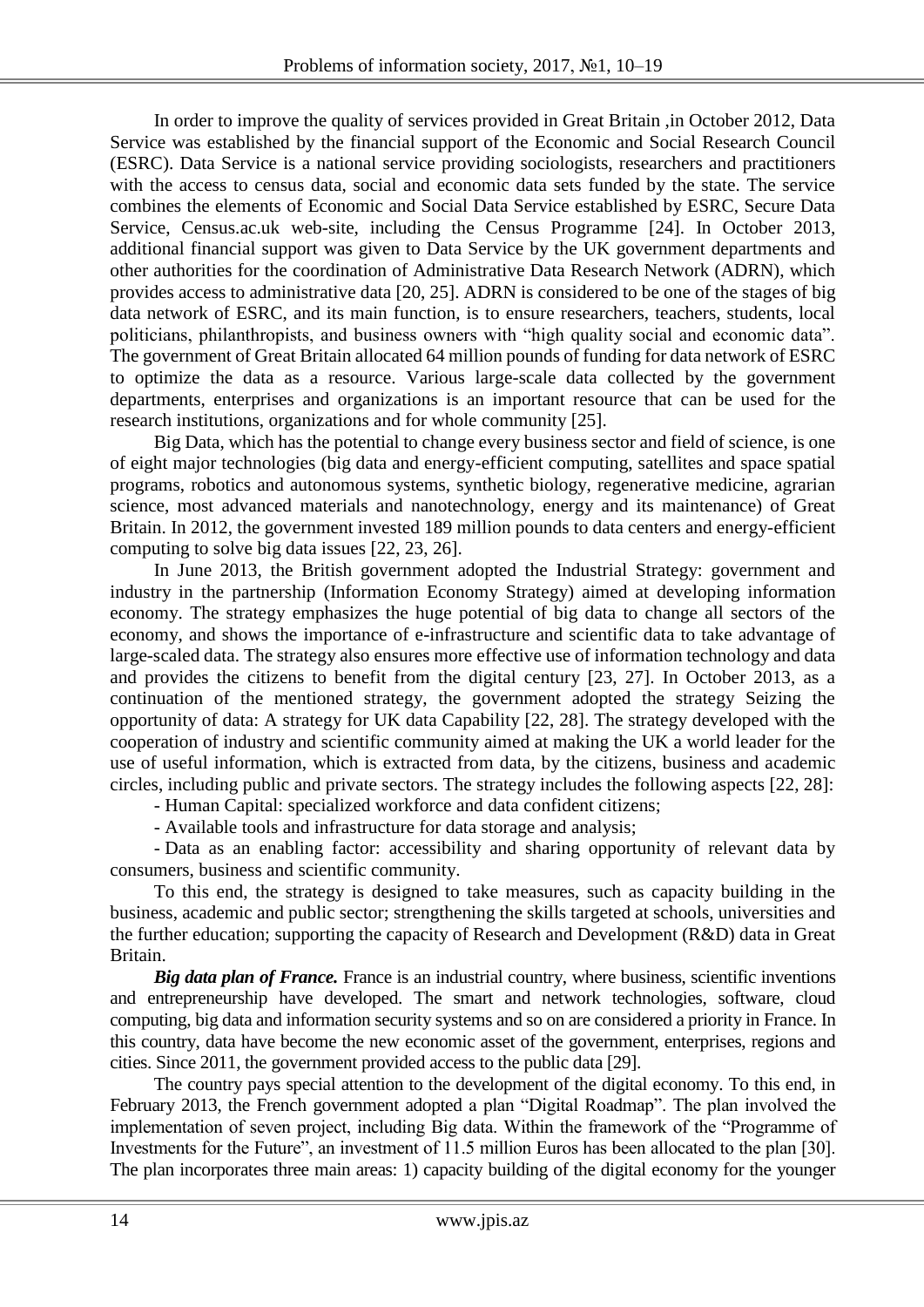generation; 2) strengthening the competitiveness of French companies at the expense of the digital economy; 3) promoting the values of the digital society and economy.

In recent years, French government increased attention to the development of policy in the field of big data. Thus, the strategic program "New Industrial France" adopted in September 2013 included Big Data as one of the main 34 largest interrelated projects of the reconstruction of French industry (medical biotechnology, digital hospital, cloud computing, online education, Nanoelectronics, the Internet of Things, contactless services, supercomputers, robots, cyber security, the plants of the future and other areas) [20.30]. Big Data plan was adopted in July 2014 as a part of this strategy. The goal of the plan is to make France a world leader in this field. The initiative covers the areas, such as building technological resource centers, to develop the trainings and startups of data scientist, and supporting scientific research [30].

The plan mainly covers three sets of activities: the development of big data ecosystem in France; initiatives in the field of big data(which includes projects in the public and private sectors); evaluation of regulations (which includes privacy rules) [20, 30].

*Big data strategy of Japan.* Japan ranks third in the world for the size of the economy [31]. Japan has high-level ICT infrastructure and the world's leading service providers in ICT as Fujitsu, Hitachi, NTT Data and Nec. More than 86% of the population of Japan is the Internet and smartphone users, and the highest growth rate in this area around the world [32, 33]. Big data is one of the main economic priorities for the Japanese government, and a number of strategies have been adopted by the government in this area.

In 2012, the government adopted Open Government Data Strategy in order to contribute to the transparency in Japan. The Council for Regulatory Reform initiated the establishment of the basic principles for the use of large-scaled data by the large local companies without violating the privacy laws. The Japanese government allocated 13.2 billion Japanese yen for the implementation of this strategy [34]. Furthermore, the national big data strategies the Integrated Strategy for ICT 2020 and Declaration to be the World's Most Advanced IT Nation were adopted by the government in 2012 and 2013 respectively. These strategies aimed at developing the strategy of information technology of Japan during the period of 2013-2020 through open public data and big data. The main objective is to acquire the status of a country with high standards for extensive use of big data in the information technology industry of Japan [5, 35]. The strategy reviews the use of big data in the creation of new businesses and job creation, as well as new services in ecology, education, transport and other sectors through the cooperation with private and public sectors. The document stresses the importance of expanding the access of private sectors to the public data and supporting the creation of new business areas and services at the expense of the use of big data [35].

In June 2013, the Japanese government adopted Japan Revitalization Strategy. The strategy outlines the creation of strong infrastructure and facilities to connect to data services market and plans to make Japan the world leader in information technology [36]. The goal of the strategy is to strengthen its position as a world-leading IT nation. The government predicts the volume of data service market to reach 51 billion pounds by 2020. Moreover, 87.5mln pounds have been allocated for the projects on the expansion of studies and the development of network virtualization technologies and data analysis programs and so on. Newly established technological infrastructure focuses on improving the industrial competitiveness of Japan and on the creation of new manufacturing and innovation areas [35, 36, 37].

*Big Data initiatives of China.* Holding a series of events associated with -Big Data Technology Conference, Big Data & Analytics Innovation Summit, China Legal Big Data Symposium, Big Data Asia Showcase, Big Data World Forum and others in China is explained with the technological advances in this area in this country [38]. China, which has 1.2 billion mobile subscribers, possesses the world's largest mobile phone market and more than 700 million Internet users. Social media in China takes more active position. According to official estimates, more than 250 million people use social media, including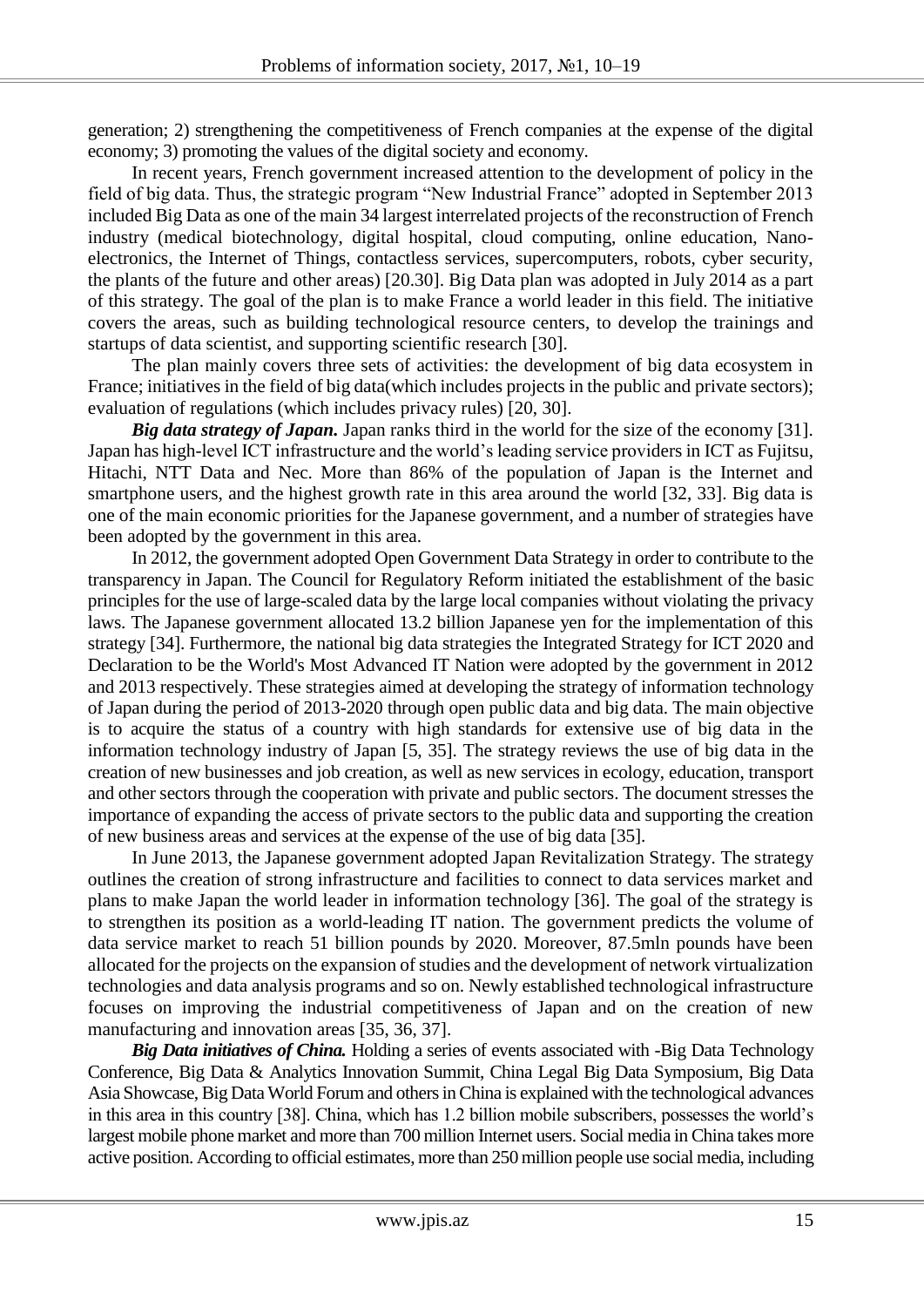blogs, social networks, micro-blogs and others. Non-governmental organizations estimate that this figure is close to 590 million [38, 39].

Increasing volume of information, including the rising number of mobile phone, social media and the Internet users in China has created favorable conditions for the use of big data in identifying problems in the country and developing the country. Now, the public sector has started exploring the potential of big data. In June 2014, the Chinese People's Political Consultative Council put forward the initiative to use the potential of big data technologies in raising the administrative capacity at the forum held by the council [20.38].

The initiative also considers the use of big data in the fields as improving the performance of public sector; developing urban transport planning; understanding the socio-economic trends; assessing the poverty; assisting e-waste disposal; and identifying hot points of pollution in urban areas. To use big data potential, first of all, it is important to create conditions to carry out joint work of public and private sectors in order to solve numerous problems (data analytics, system problems, etc.) [38].

*Big data projects of South Korea*. South Korea has an extensive experience in the use of the latest technology. Economic development of the country, innovation and competitive advantage is achieved through the application of these technologies. This trend is also observed in the field of big data use. As other technologies, big data have already started to play an important role in the development of South Korea. The use of Big data has attracted the attention of the scientific community, private and public institutions too. The President's Council of National ICT strategy established a working group within the framework of big data initiative in 2011. The initiative was aimed at the analysis of public big data networks and systems; the convergence of data between the public and private sectors; the diagnostic systems for open large data; the creation of the management and analytical technologies in the public and private sectors. Besides, the initiative also includes the cooperation of Big Data Strategy Center of the Agency for the National Information Society with the big data Institute, which operates under the Seoul State National University [40].

In November 2012, the National Science and Technology Commission of South Korea developed Big Data Master Plan. The plan considers the use of big data in the public policymaking, public service sector, protecting the competitiveness of small and medium enterprises, the development of research skills, and in the creation of new infrastructure. The objective of the plan is to realize the idea of Smart Nation. As part of this plan, Pilot Project for Big Data in Using Official Statistics has been established by the government [20].

South Korea is developing information systems of big database for the prediction of natural disasters based on the information obtained from various sources. The government plans to use big data for the census. In comparison with the traditional census, this is a savings of 140 million USD [41]. Due to the rapid analysis of large volumes of unstructured data obtained from Facebook, Twitter and other social networks, the growing number of suicides in South Korea in recent years is prevented [42].

## **Recommendations regarding the use of big data technologies in Azerbaijan**

Azerbaijan is one of the countries that hold a high position for the comprehensive use of ICT in public administration [43-45]. It should be noted that Azerbaijan has already started the studies in the field of big data, which is one of the major challenges of the XXI century, and the use of this technology in some fields of activity. Thus, the volume of data collected and processed through the e-government portal is rapidly growing. It should be noted that e-government portal was founded in 2012, and it currently unites 80 organizations, delivering over 650 e-services to citizens in general, and the number of its users reached 2.5 million. And this, in turn, causes serious problems for the analytics of state data for different purposes. In order to tackle the problem, cloudbased Data Center, which is the first in the region, is ready for operation. The launch of the Data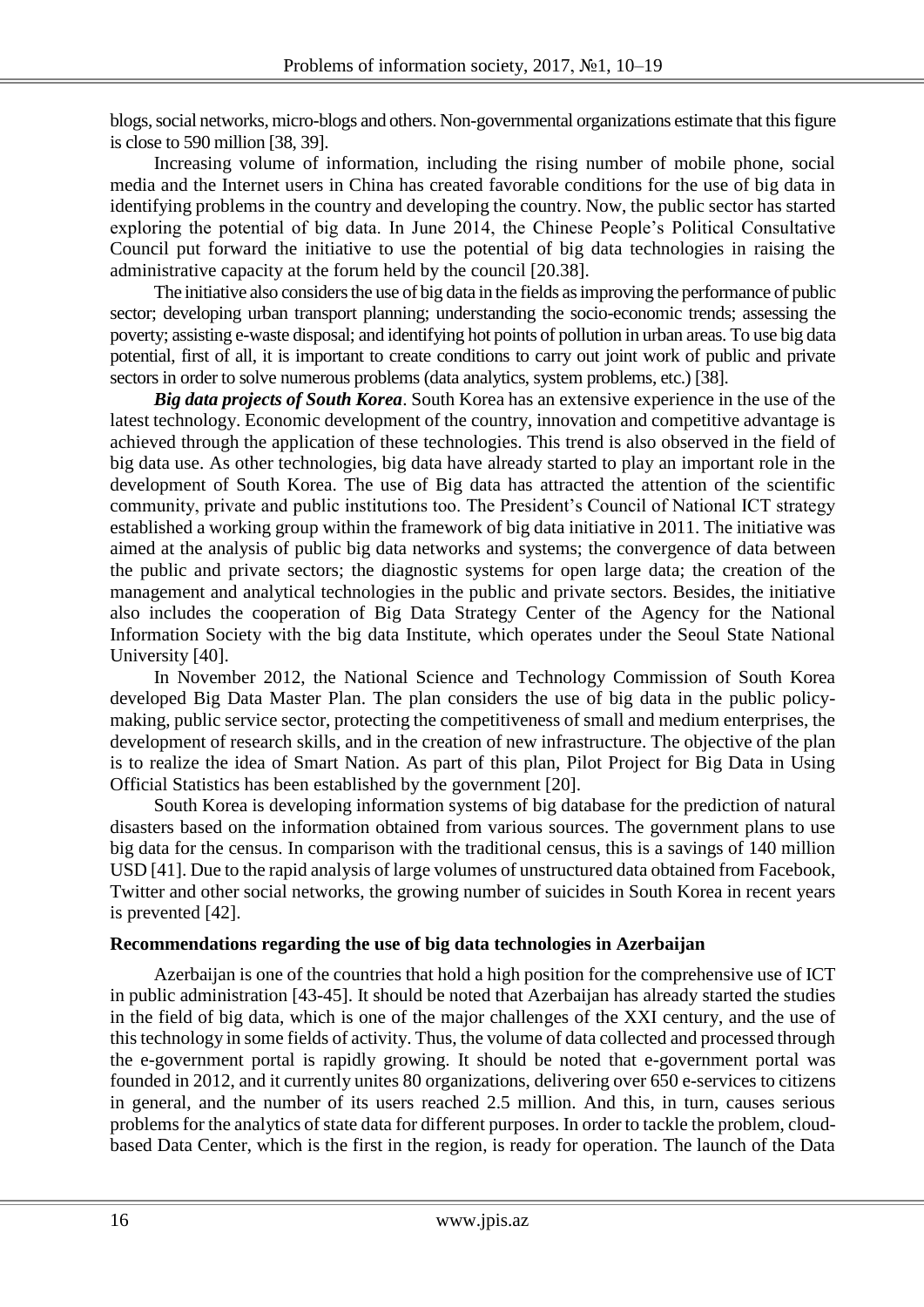Center will enable the expansion of "e-Government", and the preservation of the data of both state and non-state bodies [46].

It should be noted that the Institute of Information Technology of ANAS is exploring the problems of knowledge extraction from big data sets. At the same time, AzScienceNet Data Center with the huge memory and computational resources (200 terabytes of memory, 14 Tflops computing power) is operating at the institute. . It should be noted that AzScienceNet is connecting around 4000 computers of research institutions of ANAS. The centre, which is considered to be a key infrastructural element for Big data, offers cloud services for the complex scientific issues that require large computing resources and provides storage resources for the institutes and organizations of ANAS.

Overall, the wide research and application of big data technologies and the support provided by the state to solve the problems in this area is recommended. The implementation of the following measures by the state issuggested:

1. to analyze the different situations related to the application of Big data in the country, and to identify the priority areas of this technology.

2. to develop the national big data strategy. In the course of the preparation of this strategy, a separate document or a part of the ICT strategy that is based on the experience of developed countries and suitable to the development strategy of the country can be adopted.

3. to develop e-infrastructure. The development of software and infrastructure necessary for large-scale data collection, storage, protection, management, analysis and sharing. Providing the state support to the development of high performance computing, cloud and other advanced technologies, which ensure the calculation of very complex and time consuming issues that require big memory capacity.

4. to improve the quality of services provided in the field of data in Azerbaijan.

5. to develop and support the open public network that ensures the efficient use of big data for the society, which is collected by the government departments, enterprises and organizations.

6. to accelerate the training of new talents in the development and use of big data technologies and experts and to improve the capabilities to use them for scientific discoveries. To train data scientists and engineers, and high-capacity analysts.

7. to organize the teaching of academic discipline in data scientist in higher and further education degrees, to establish technological resource centers, and to support research, and so on. 8.to coordinate and organize the joint activities of the state, industrial, academic and nonprofit organizations to take maximum advantage of big data opportunities and to effectively use its potential.

9. to develop the ecosystem of big data. To develop smart and network technologies, software, cloud computing, information security and other areas.

10. to create and improve the legal framework in regards with the introduction of Big data technologies. It includes key issues such as the provision of data storage and protection, information security, privacy of citizens and etc.

Big data technologies should be applied in the following areas: healthcare and social security of population, ensuring transparency, environment and sustainable development, response to emergencies and natural disasters, transport and energy, education and labor resource management and development, and the creation of new businesses and services.

## **Conclusion**

The emergence of real time Big data processing and analytics technologies has enhanced the value of data. This, in turn, attracted the attention of countries to make the maximum use of data. Because, Big data analytics may play a crucial role in the solution of the problems as the prevention of the infectious diseases, terrorism, natural disasters and global risks, and in making the right decisions in health, social security and so on at the state level. Prominent international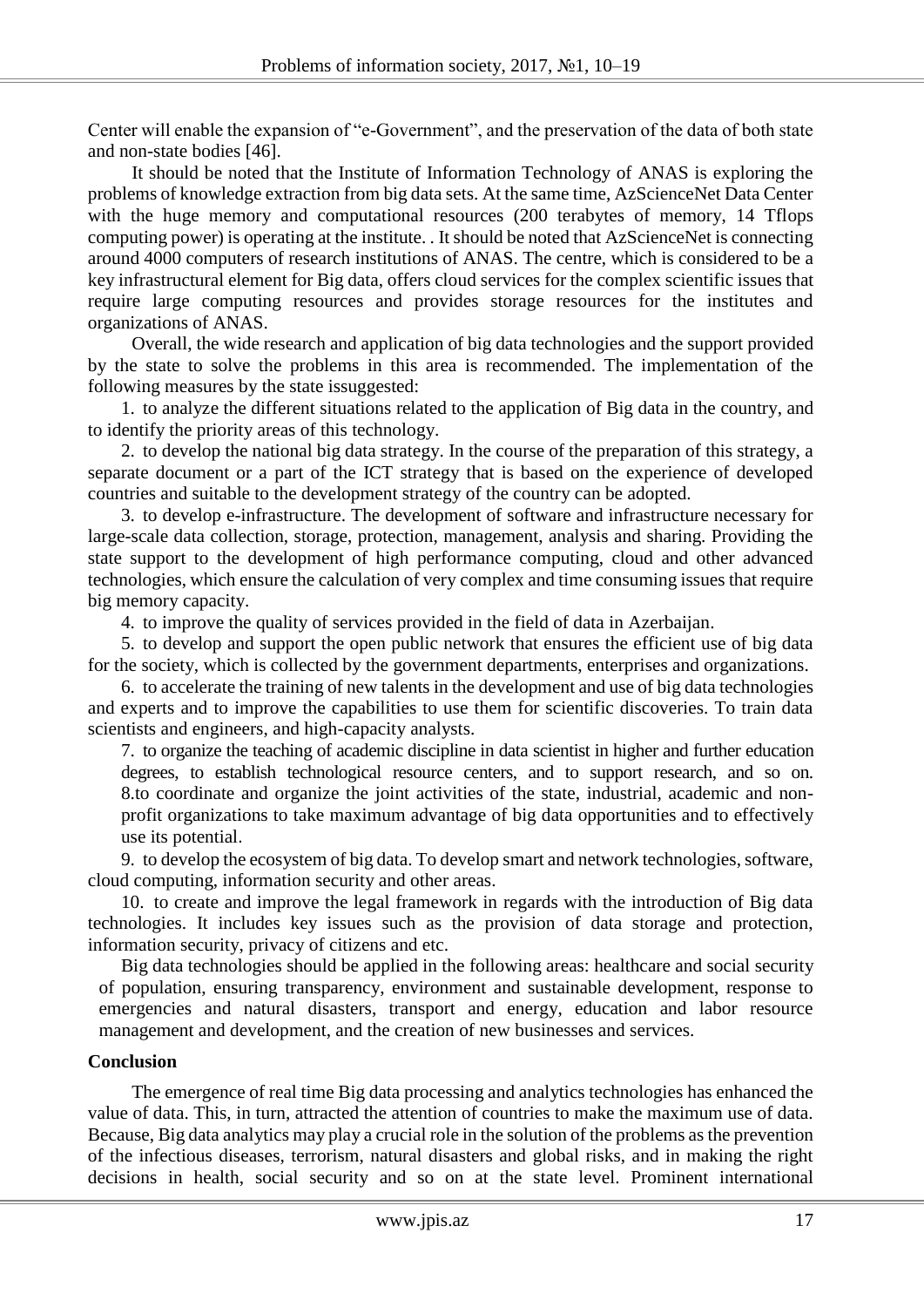organizations and developed countries have adopted a number of documents in this field. Conducted studies allow us to state that these states have adopted big data strategies in various fields (scientific, social, economic, health, safety, etc.). Therefore, adopted strategies principally differ from one another.Azerbaijan is distinguished for the development rate of ICT sector, for the number of Internet and mobile users in the CIS region, and characterized by sustainable economic development. To develop the future policy and maintain the competitiveness of Azerbaijan, it is exceptionally important to use big data technologies through studying the experience of advanced countries in this field and to benefit from them. At the same time, defining the priority areas of big data technology application, developing the national big data strategy of Azerbaijan, establishing e-infrastructure, open data network and its state support, training data scientists and the adoption of the necessary legal documentation in connection with the introduction of big data technologies are of great importance.

## **References**

- 1. Big data big today, normal tomorrow, 2013, http://www.itu.int/dms\_pub/itut/oth/23/01/T23010000220001PDFE.pdf
- 2. Alguliyev R.M., Hajirahimova M. Sh. "Big Data" phenomenon: Challenges and Opportunities // Problems of Information Technology, 2014, No2, pp. 3-16.
- 3. Jina X., Benjamin W. W., Chenga X., Wanga Y. Significance and Challenges of Big Data Research // Big Data Research, 2015, vol. 2, no. 2, pp. 59–64.
- 4. Big Data, Big Impact: New Possibilities for International Development, 2012, http://www.weforum.org/reports
- 5. http://www.unglobalpulse.org/about-new
- 6. Big data for development: challenges & opportunities, 2012, http://www.unglobalpulse.org/projects
- 7. Exploring data-driven innovation as a new source of growth: mapping the policy issues raised by 'big data', 2013, http://www.oecd-ilibrary.org/science-and-technology/
- 8. Horizon 2020 The EU Framework Programme for Research and Innovation 2014-2020, ec.europa.eu/programmes/horizon2020
- 9. http://www.cordis.europa.eu/project/rcn/193971\_en.html
- 10. http://www.big-data-europe.eu/big-data-europe-project-launch
- 11. http://horizon2020projects.com/h2020-project-centres-on-dealing-with-big-data
- 12. KNOW (Interconnecting knowledge for the early identification of issues, events and developments) project, 2011, http://cordis.europa.eu/result/rcn/54661\_en.html
- 13. Big Data in Action for Development, 2014,http://www.data.worldbank.org
- 14. Big data is a big deal, 2012,http://www.whitehouse.gov/blog/2012/03/29/
- 15. https://www.whitehouse.gov/big\_data\_fact\_sheet\_final\_1.pdf
- 16. http://www.nsf.gov/news/news\_summ.jsp?cntn\_id=12360710
- 17. http://www.science.energy.gov/news/
- 18. http://www.darpa.mil/program/xdata
- 19. Australian Pubic Service Big Data Strategy,2013, http://www.finance.gov.au
- 20. Lammerant H., Galetta A., Paul De Hert, Bigagli L., Mazzetti P., Grumbach S. Big Data Policies BYTE project, 2014,www.byte-project.eu
- 21. http://www.cio.com.au/article/524794/
- 22. Seizing the data opportunity. A strategy for UK data capability, https://www.gov.uk/
- 23. Industrial Strategy: government and industry in partnership, https://www.gov.uk/
- 24. http://www.statslife.org.uk/features/22-introducing-the-uk-data-service.
- 25. UK Data Service-http://ukdataservice.ac.uk
- 26. https://www.gov.uk/government/speeches/eight-great-technologies
- 27. https://www.gov.uk/government/publications/information-economy-strategy